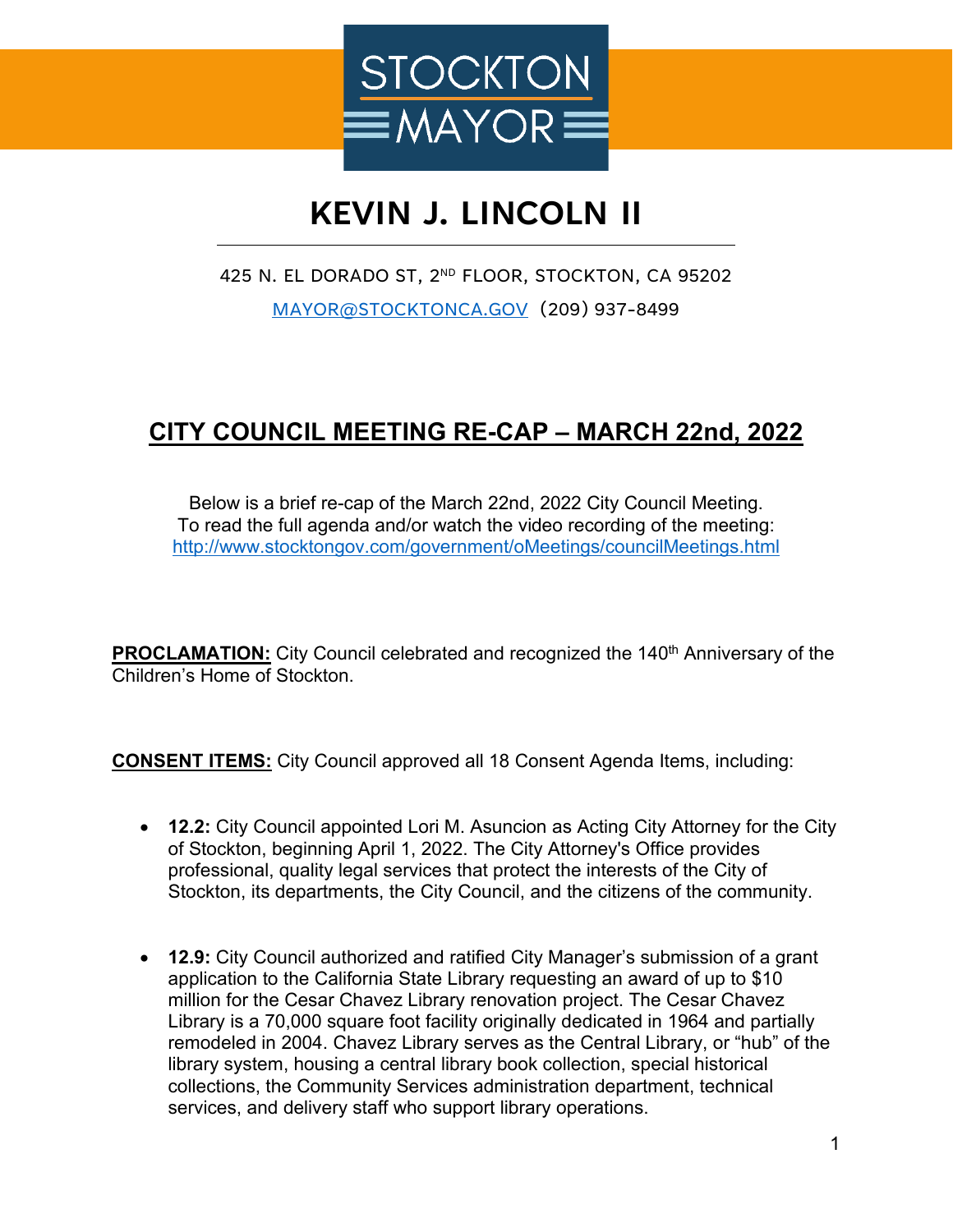• **12.16:** City Council adopted a resolution authorizing the purchase of one fire engine. The purchase of this fire engine will support the re-opening of Fire Station No. 1 and will provide safe and reliable support for daily call volume.

**NEW BUSINESS:** City Council received informational updates, held discussion, and acted on 4 new business items, including:

• **15.1:** City Council received an annual update from the Office of Violence Prevention (OVP). The Office of Violence Prevention works to significantly reduce gang/group gun violence within the city of Stockton, using data-driven partnership programs and strategies.

OVP outreach workers (Peacekeepers) work with those at the highest risk of becoming perpetrators and/or victims of gun violence, mentoring high-risk youth and young adults and providing positive alternatives for a healthier, non-violent lifestyle. Peacekeepers collaborate with government, community-based, and faith-based organizations, and provide outreach to the families of victims and neighborhoods where violent crimes have occurred. OVP Peacekeepers are street-wise men and women, trained in conflict resolution, mediation, mentoring, and case management.

Statistics from the presentation include:

- o Ceasefire statistics for 2021:
	- 30% reduction in homicides
	- 16% increase in non-fatal shootings
	- **17% reduction in gang relates homicides**
- o Additional statistics for 2021:
	- 6,933 service hours provided under intensive life coaching services
	- Recidivism rate for 118 clients is less than 15% for violent crimes

The full presentation can be found in the agenda packet link above.

**HEARINGS:** Two public hearings were held, including:

**16.1:** City Council adopted the Annual Progress Reports for the Envision Stockton 2040 General Plan and the 2015-2023 Housing Element, and authorized City Manager to submit the reports to the State Housing Departments.